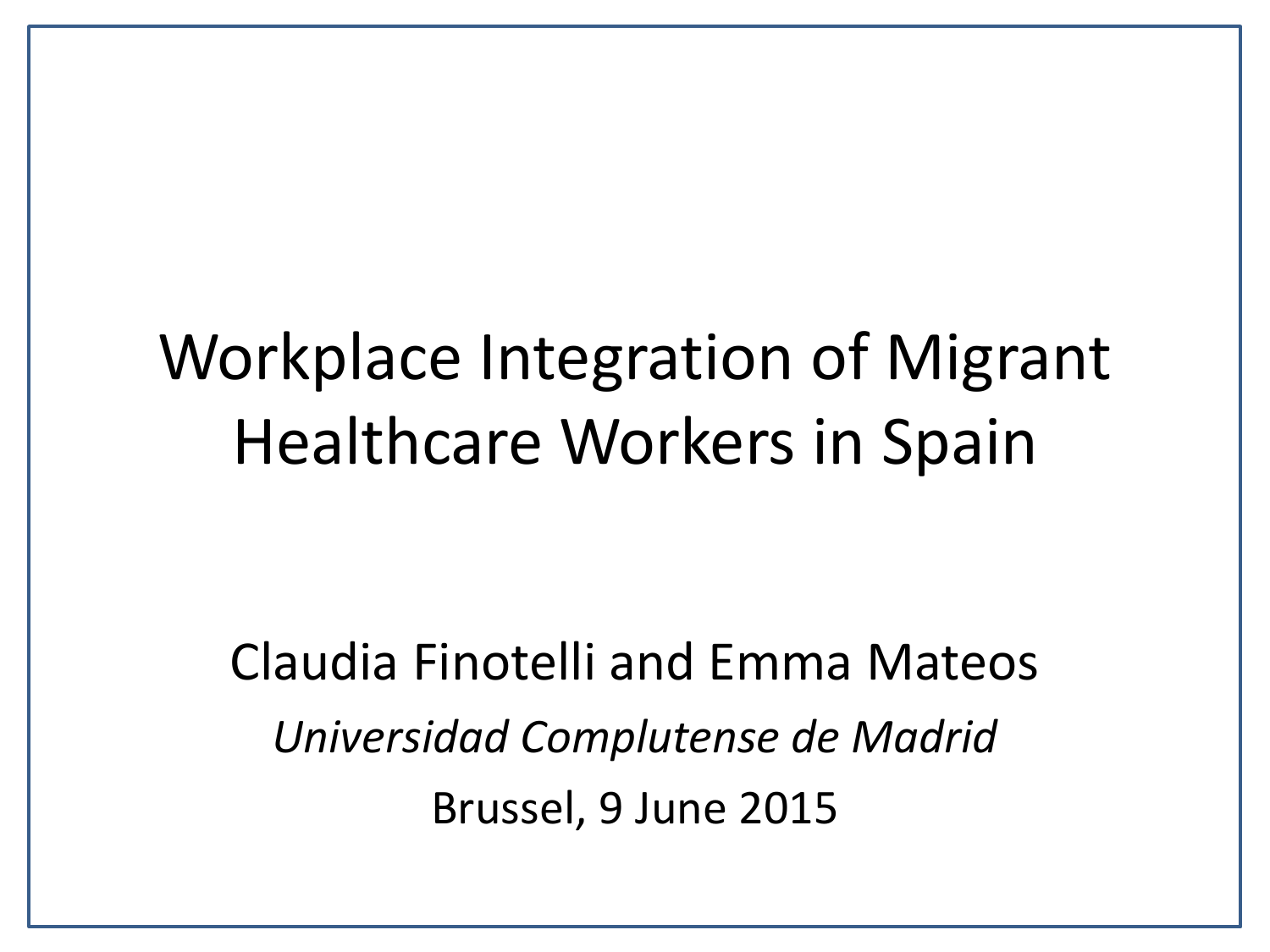#### The Spanish Health Care Sector

- Spanish NHS provides universal insurance financed through tax allocations.
- 98% of the Spanish population is insured by the NHS.
- NHS almost completely decentralised since 2005.
- NHS insurance can be complemented by private insurance.
- Possibility of private-public partnerships.
- Highest physician/population ratio and one of the lowest ratios of nursing staff in the EU.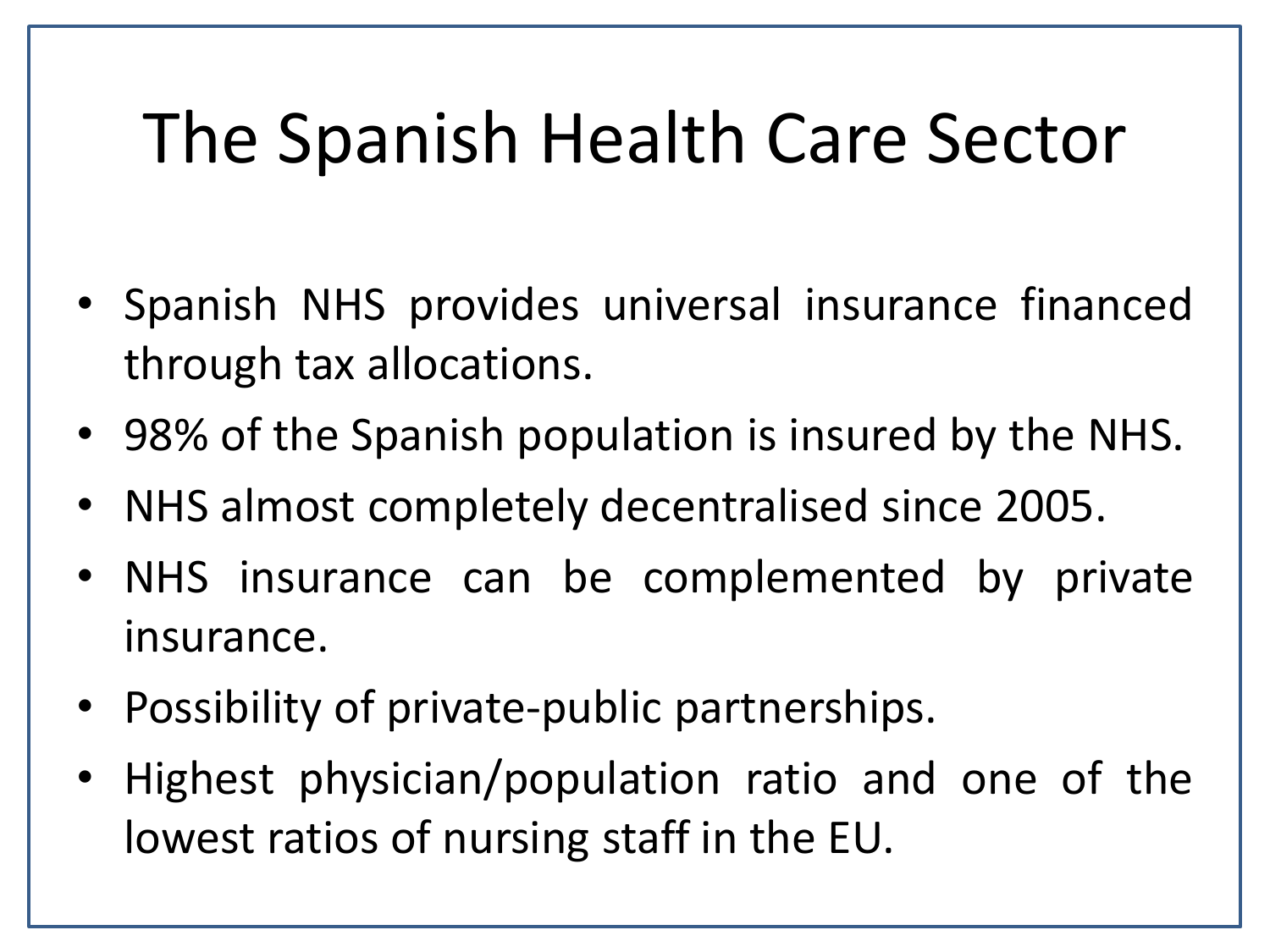#### Recruitment and employment

- Highly regulated recruitment procedures in the public sector (nationality-based criteria).
- More flexible recruitment the private sector even though currently limited by restrictive immigration legislation.
- Title recognition for specialists more cumbersome than degree recognition.
- Central state exam to recruit resident doctors (mainly in public sector).
- Before 2008 demand was high in rural regions and certain specialties.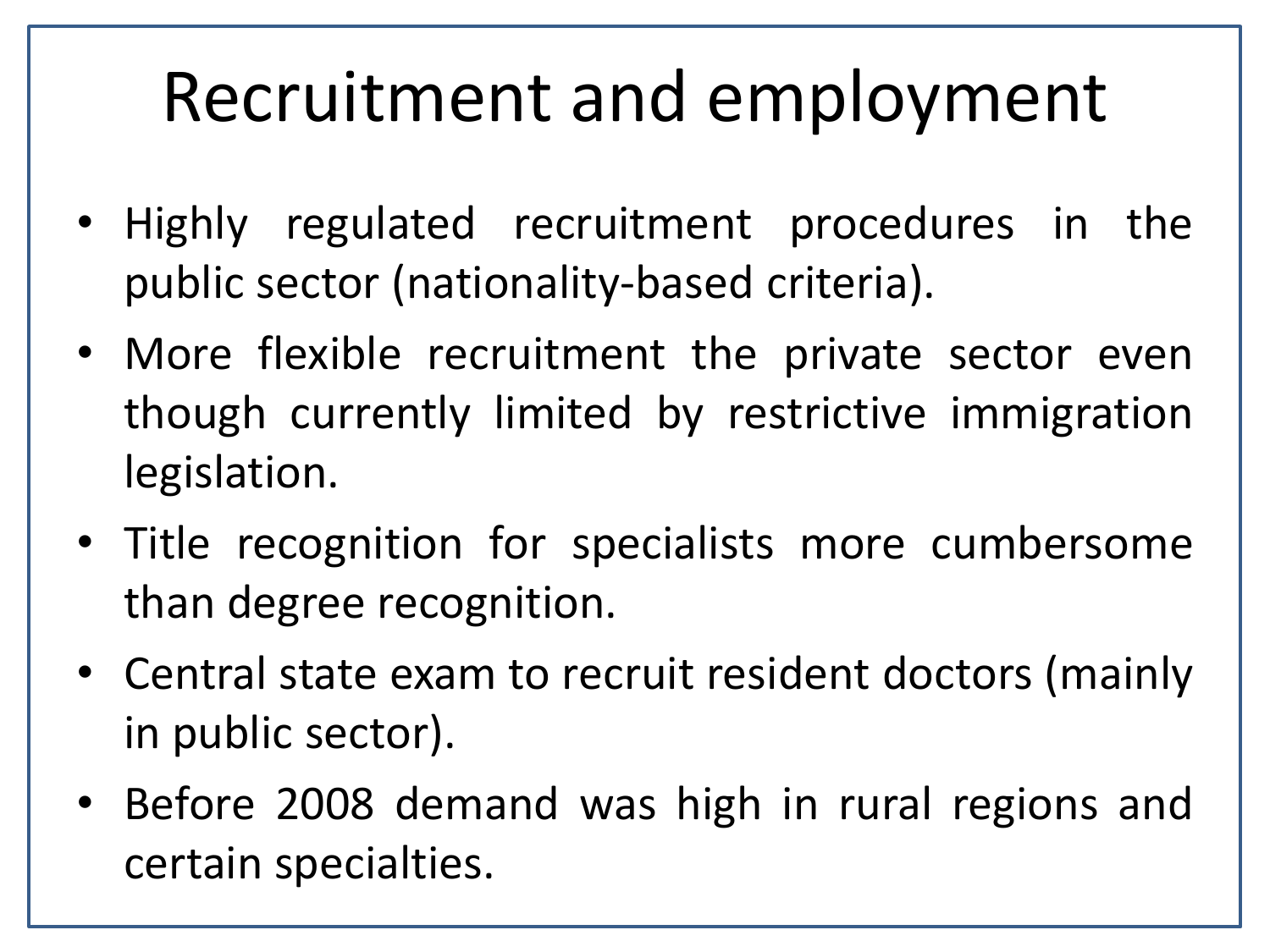

Source: Spanish Ministry of Health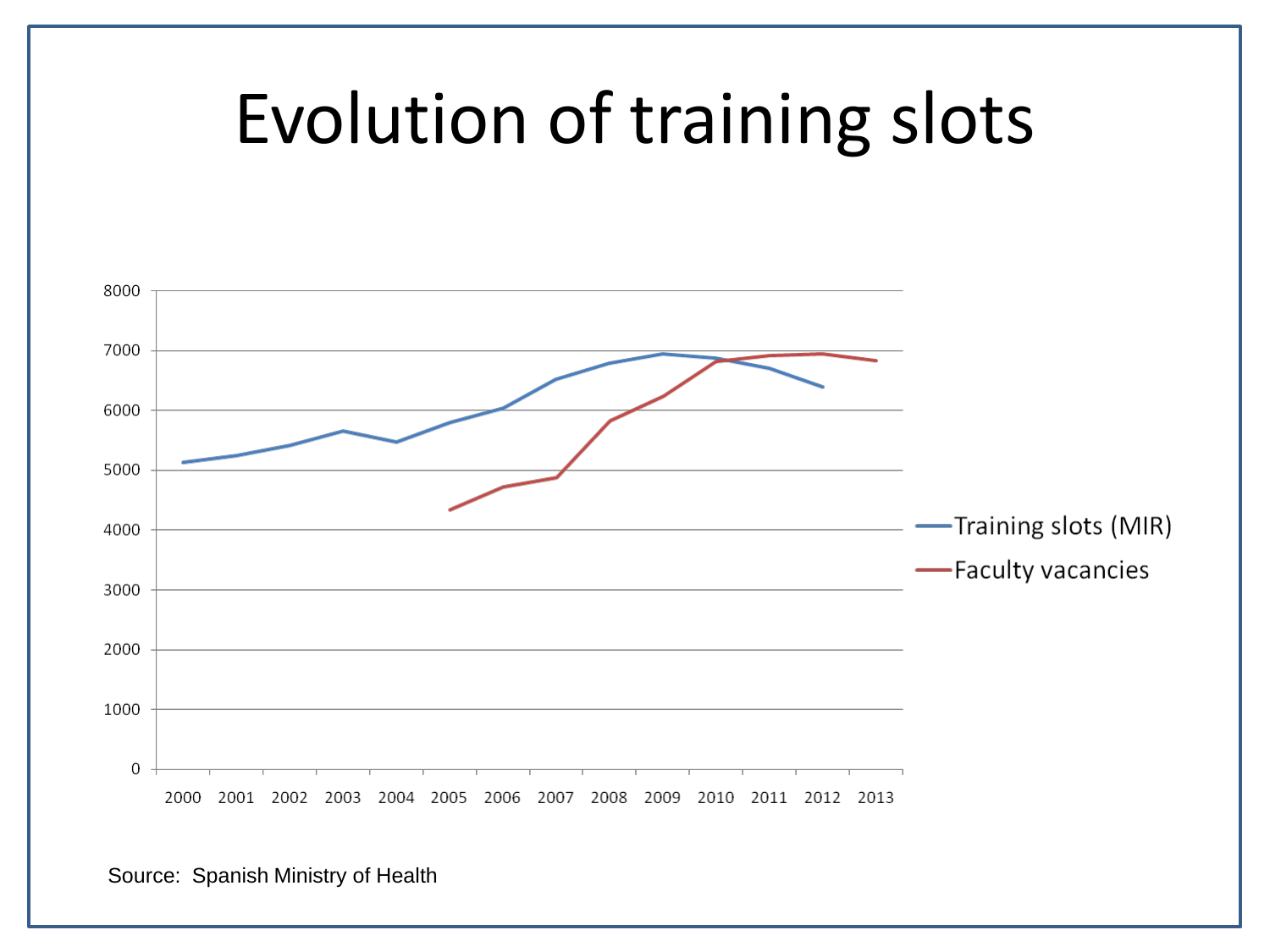#### Field Work

- A '100%' public and a '100%' private hospital in Madrid.
- Interviewees contacted with support of HR departments and medical directions.
- 37 interviews (19 in the private and 18 in the public hospital) of aprox. 2 hours.
- 20 MHWs (12 from Latin America), 17 native
- 9 specialists, 14 trainees, 7 nurses, 5 nurse assistants, 2 tecnicians .
- More resident doctors in the public hospital (9), more nurses in the private one (9).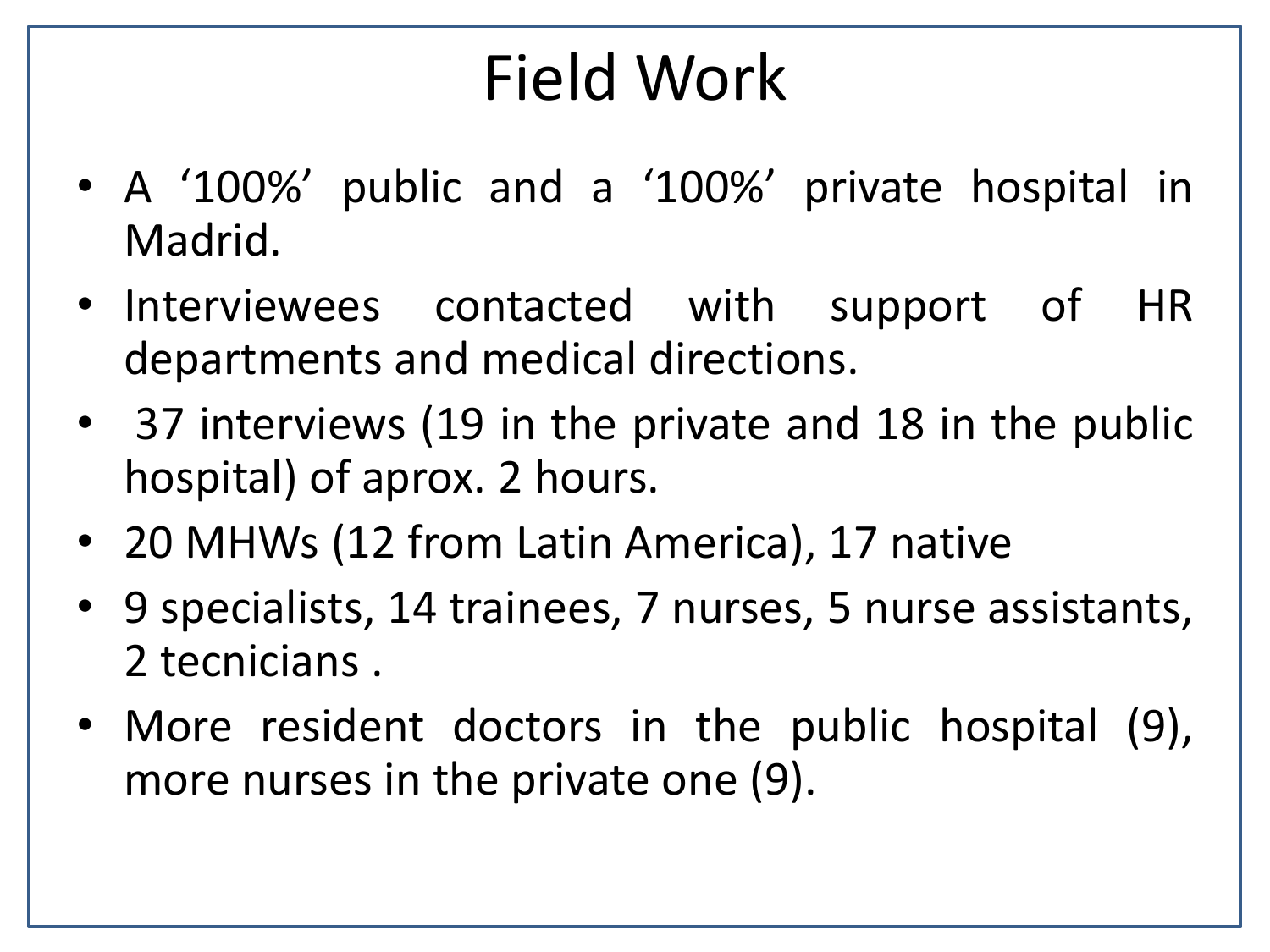#### Recruitment strategies

- Highly regulated recruitment procedures in the public hospital **("I have never been free to say "I am going to employ** *this* **(italics added) person" (PUBHR1).**
- Relevance of the internal network for recruitment in the private hospital **("networking is a value we have" (PRIVHR1).**
- Before the crisis, permanent employment in the private hospital was easier.
- Ambiguous situation of resident doctors (study permit does not corresponds to real functions).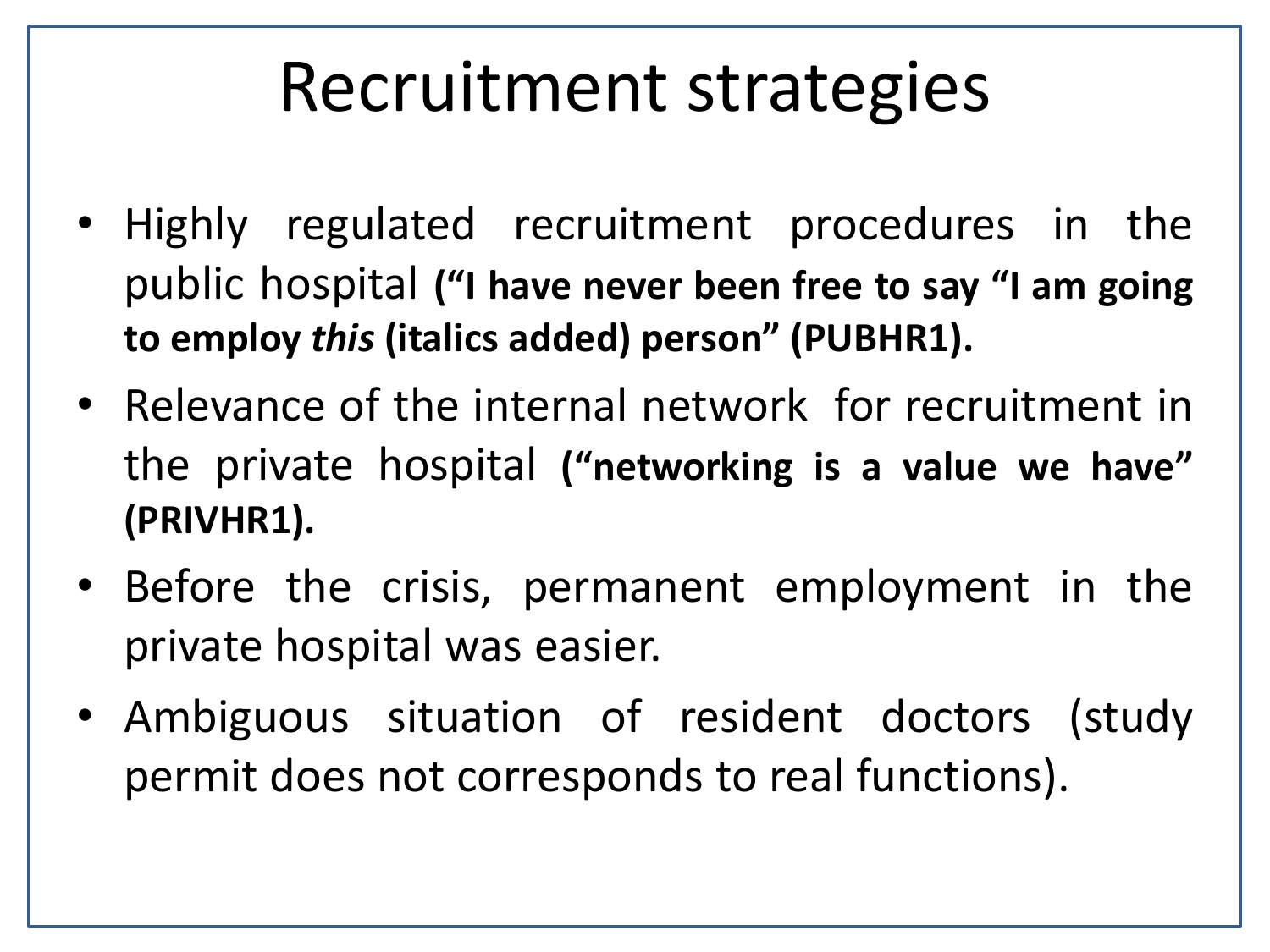# Integration and legislation (I)

- Little chances of employment **"I think that immigrants' problems lie more in the State and the laws, that make everything more and more difficult".**
- Difficulties to "retain" good staff after training.
- Naturalization as a 'way-out' and an opportunity for Latin Americans.
- Exceptional short-term contracts for non-EU doctors also possible source of resentment among (native) colleagues in the public hospital.
- Having permanent contract increases positive perception about workplace integration.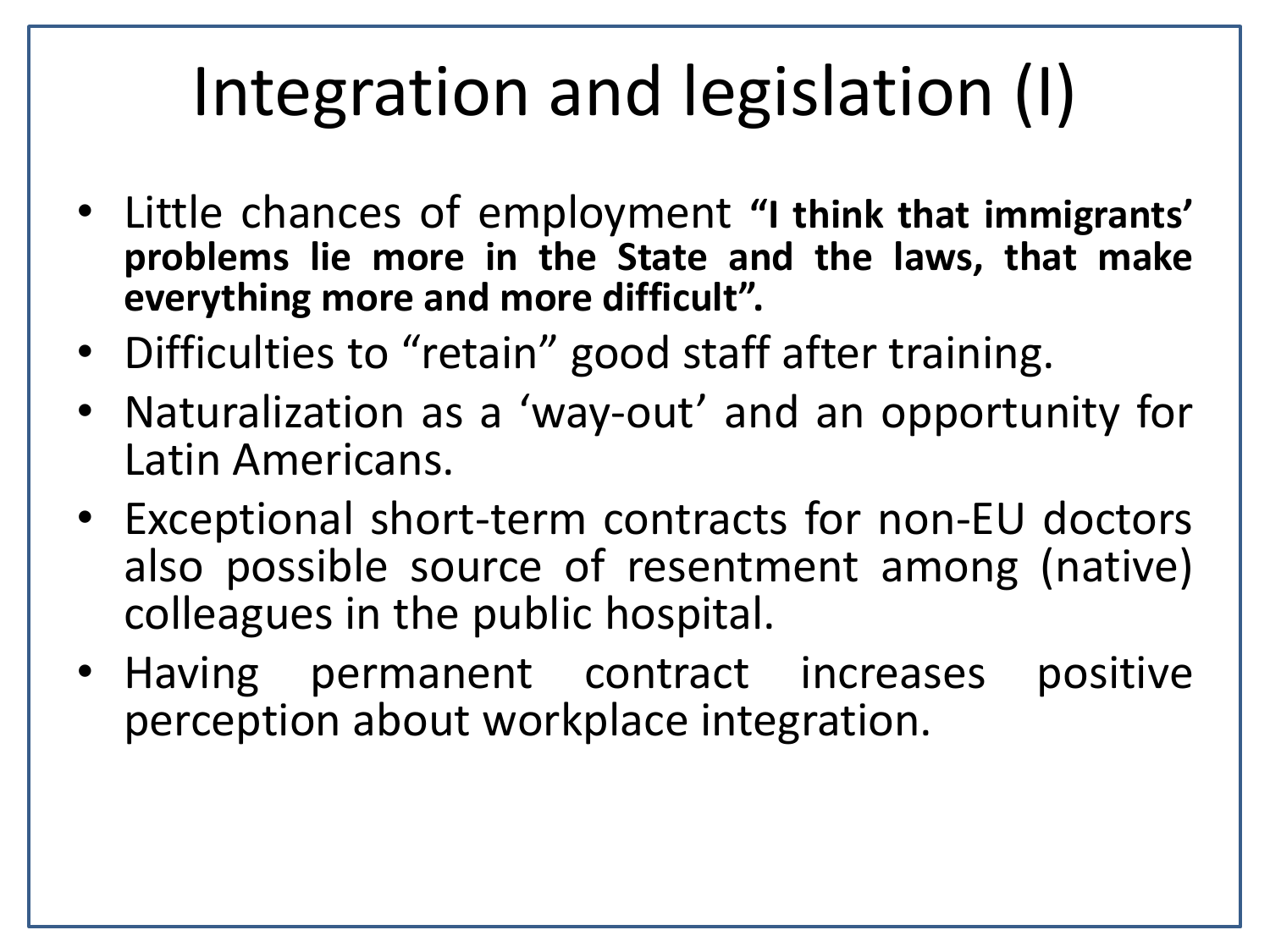#### Integration and legislation (II)

- Increasing perception that access to specialty training was too permisive
- Even according to some MHWs there is certain need to establish "national recruitment priorities" due to the economic crisis.
- Dissatisfaction with arbitrariness of degree recognition.
- Especially in the case of nurses, restrictive recognition procedures might produce downskilling and therefore negative perception about workplace integration.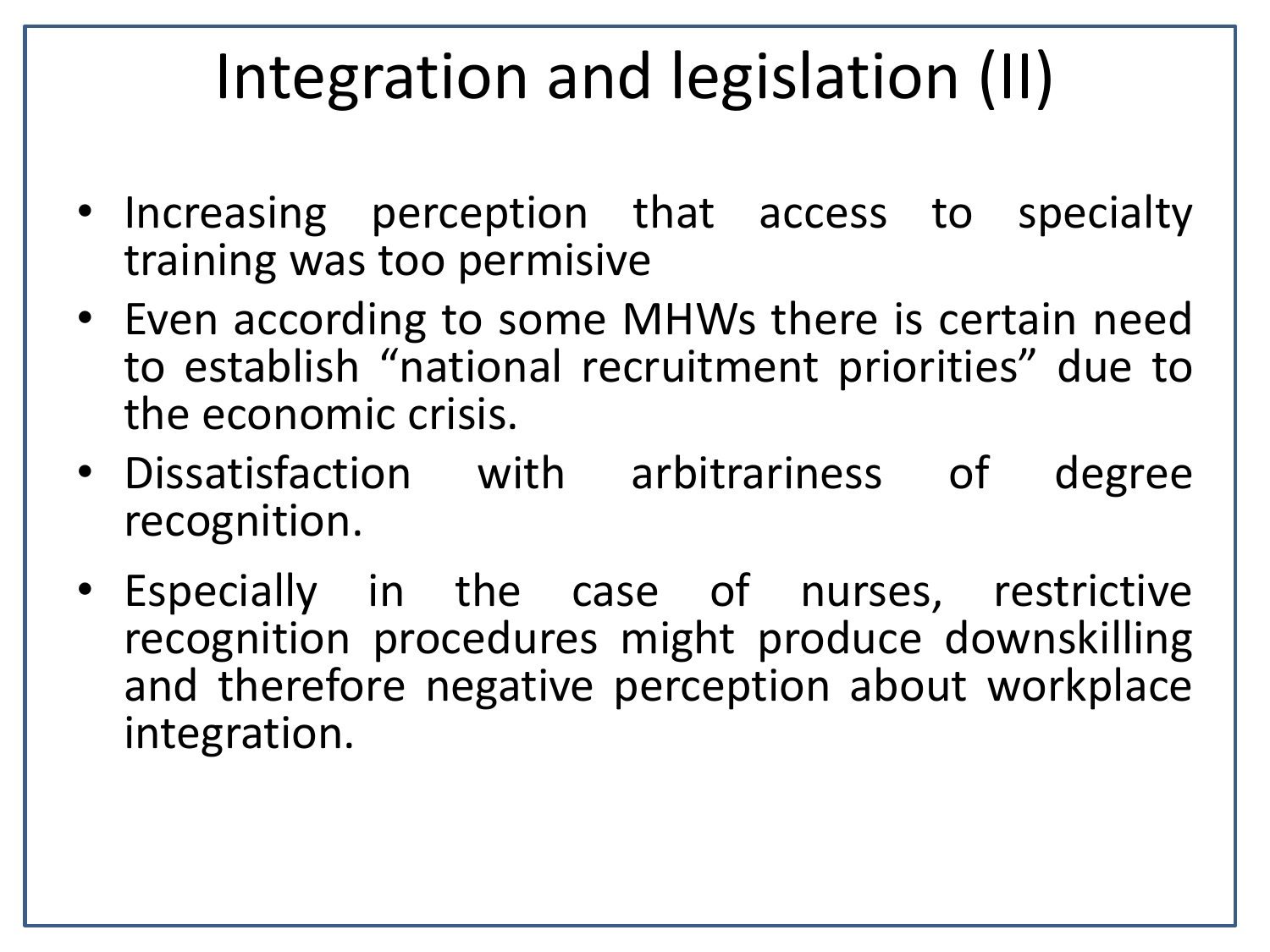# Diversity policies

- Ethnic diversity is not perceived as a challenge by HR managers
- Diversity does not even play a role in the agenda of the Spanish Ministry of Health
- A "reactive" approach is considered sufficient in the case of conflict (*ad hoc solutions*)
- Professional cualification and committment are considered to have more impact on efficiency and social cohesion than immigration background or/and diversity in general.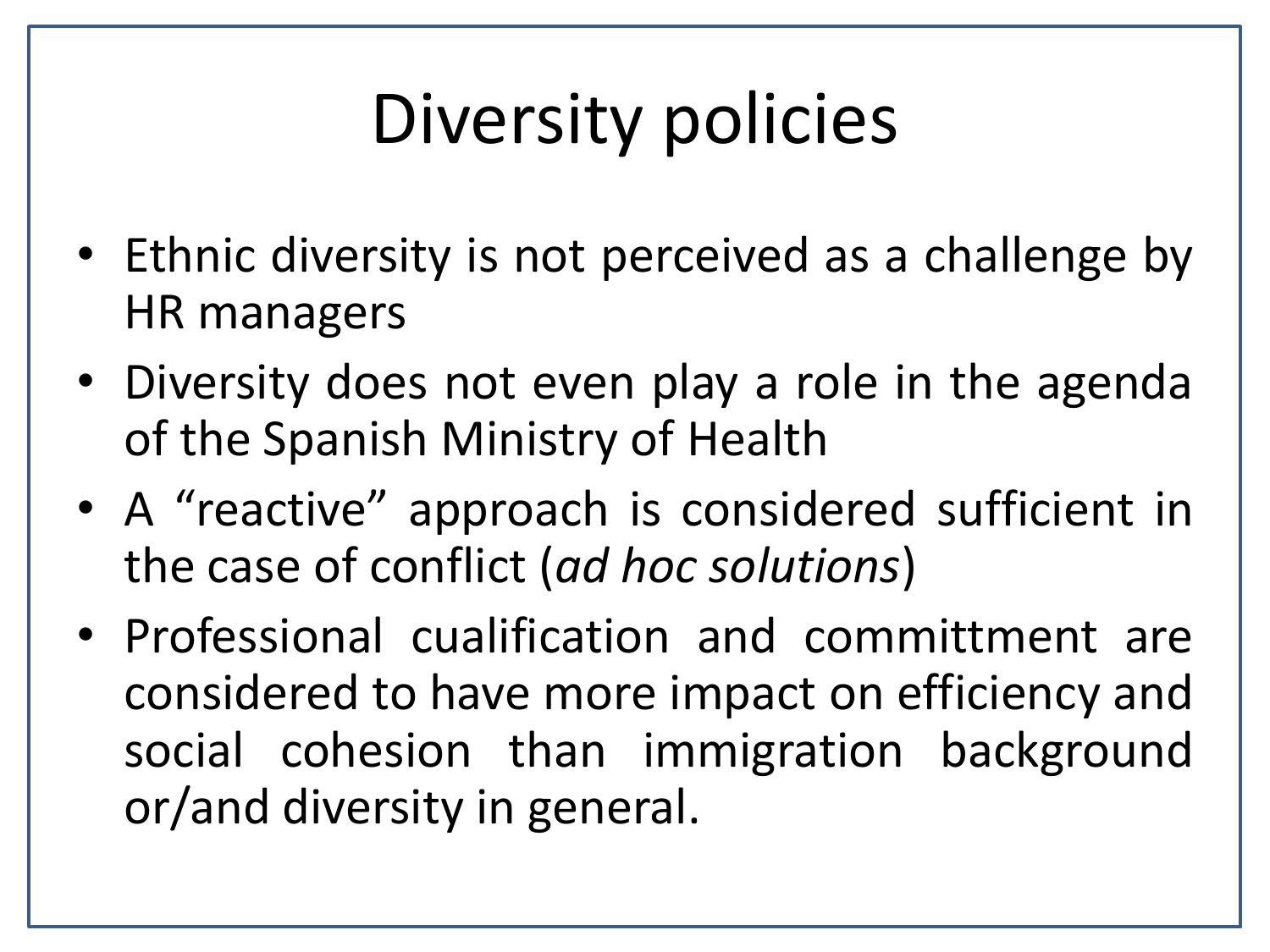## Integration and ethnicity diversity

- Ethnic diversity does not seem to represent an obstacle to workplace integration
- This may be related to the strict professional codes in the health care sector (dress-code, patient-treatment code etc…).
- (Few) cases of racism mainly regard the patientdoctor relationship.
- However, barriers to workplace integration may lie in certain "nuanced" perception of ethnic diversity with respect to language, religion, working habits…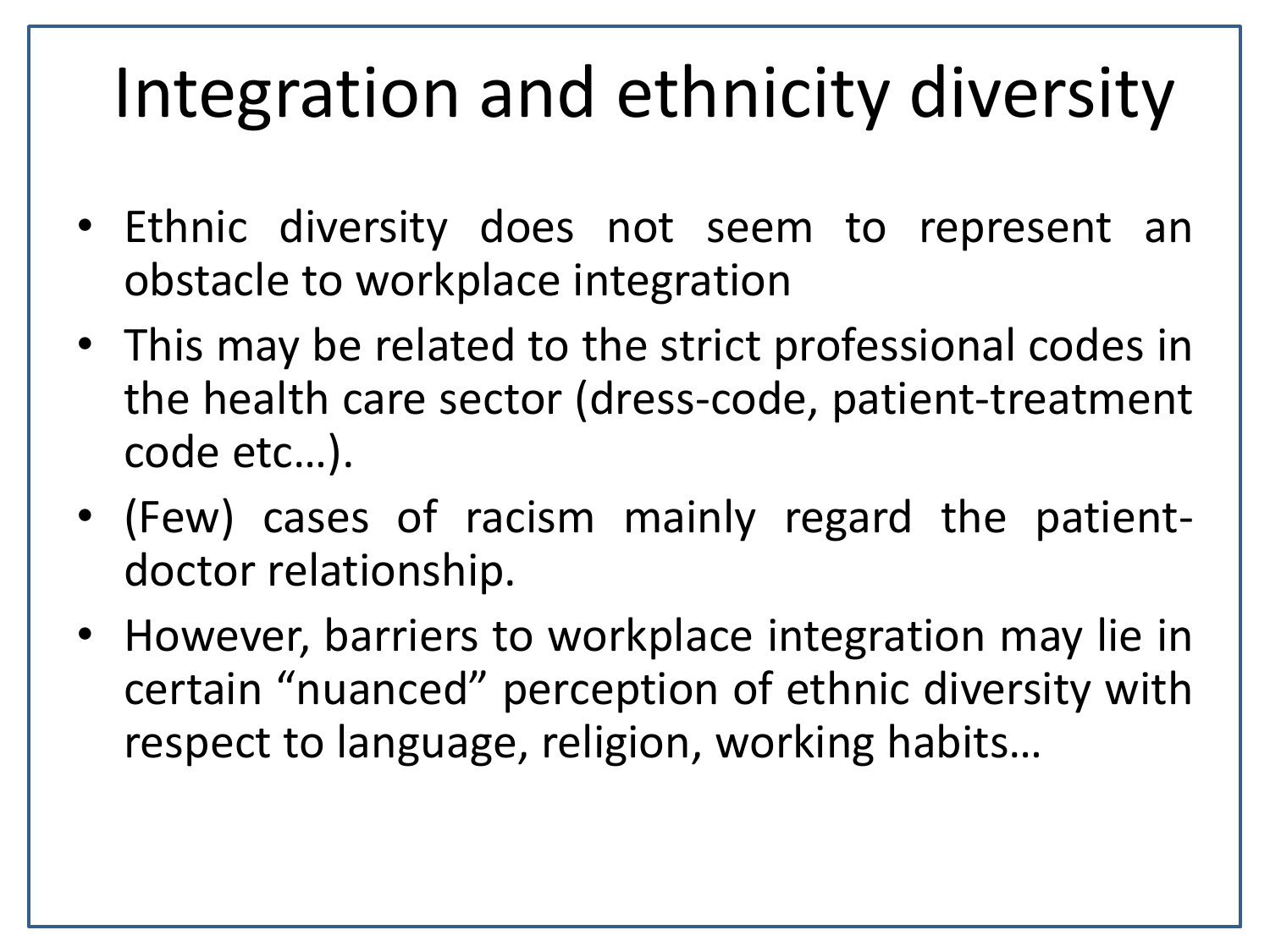# Language and religion

- Language and religion *per se* not a discrimination factor, however…
- Certain language discrimination against Latin Americans (even among Europeans): "**It is like speaking a worse Spanish**" (EU resident doctor, public hospital).
- Concern about the possibility that religious issues may enter into workplaces.
- Exceptional use of derogatory terms ("panchitos"), jokes among colleagues ("Pocahontas"), and some problems in Emergency Room.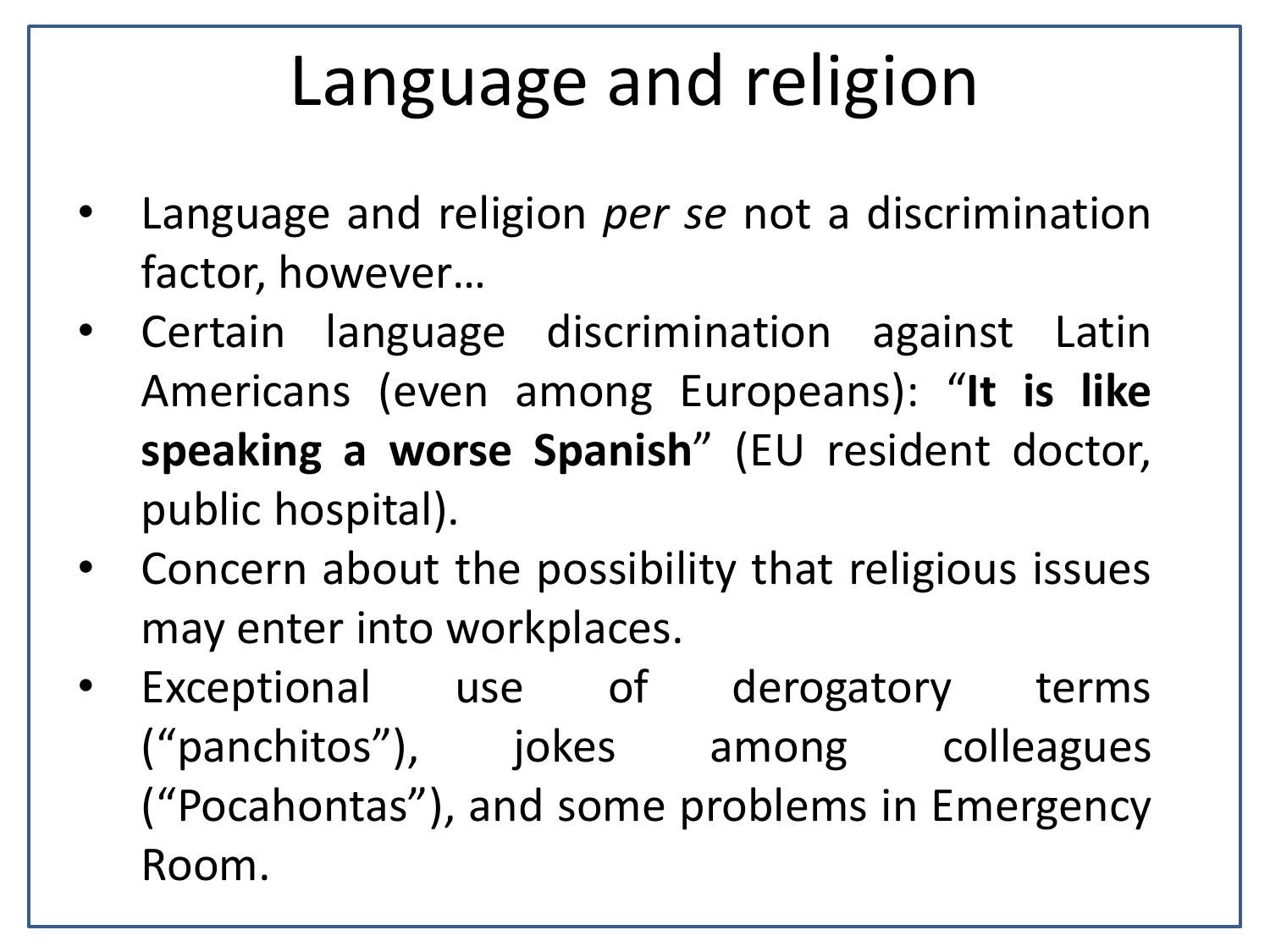# Socialization and working habits

- Raised opinions mainly concern Latin American doctors.
- Native colleagues acknowledge that Latin Americans' reputation of being 'slow workers' is unfair.
- Strong work committment of Latin Americans may generate some resentment (they do more shifts, work in different workplaces, etc…).
- Latin Americans are allegedly kinder to patients, which is often valued positively (even though perception often depends on the patient's age).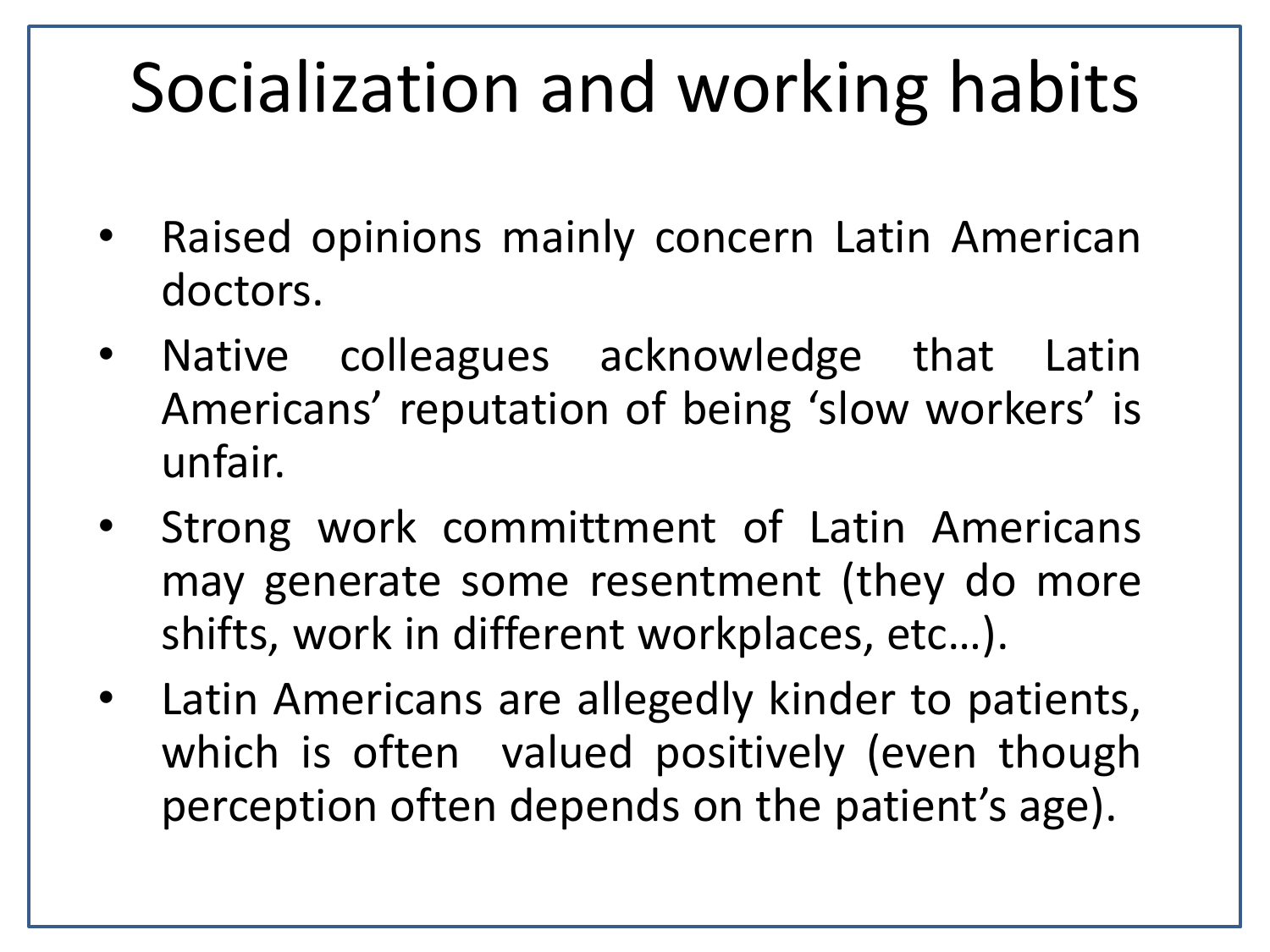#### Integration and hospital organization (I)

- MHWs professional profile is more important than ethnic origin: "**The important thing is that patients are well cared for, no matter who takes care" (EU nurse, private hospital)**.
- The concept of "outsider" has nothing to do with ethnicity, but usually describes those that do not know how the hospital "works".
- The feeling of discrimination (and dissatisfaction) may be more a hierchical question ("**I cannot give any medication that has not been approved by a doctor. And so it is, always running after a doctor every morning" (**EU nurse, private hospital).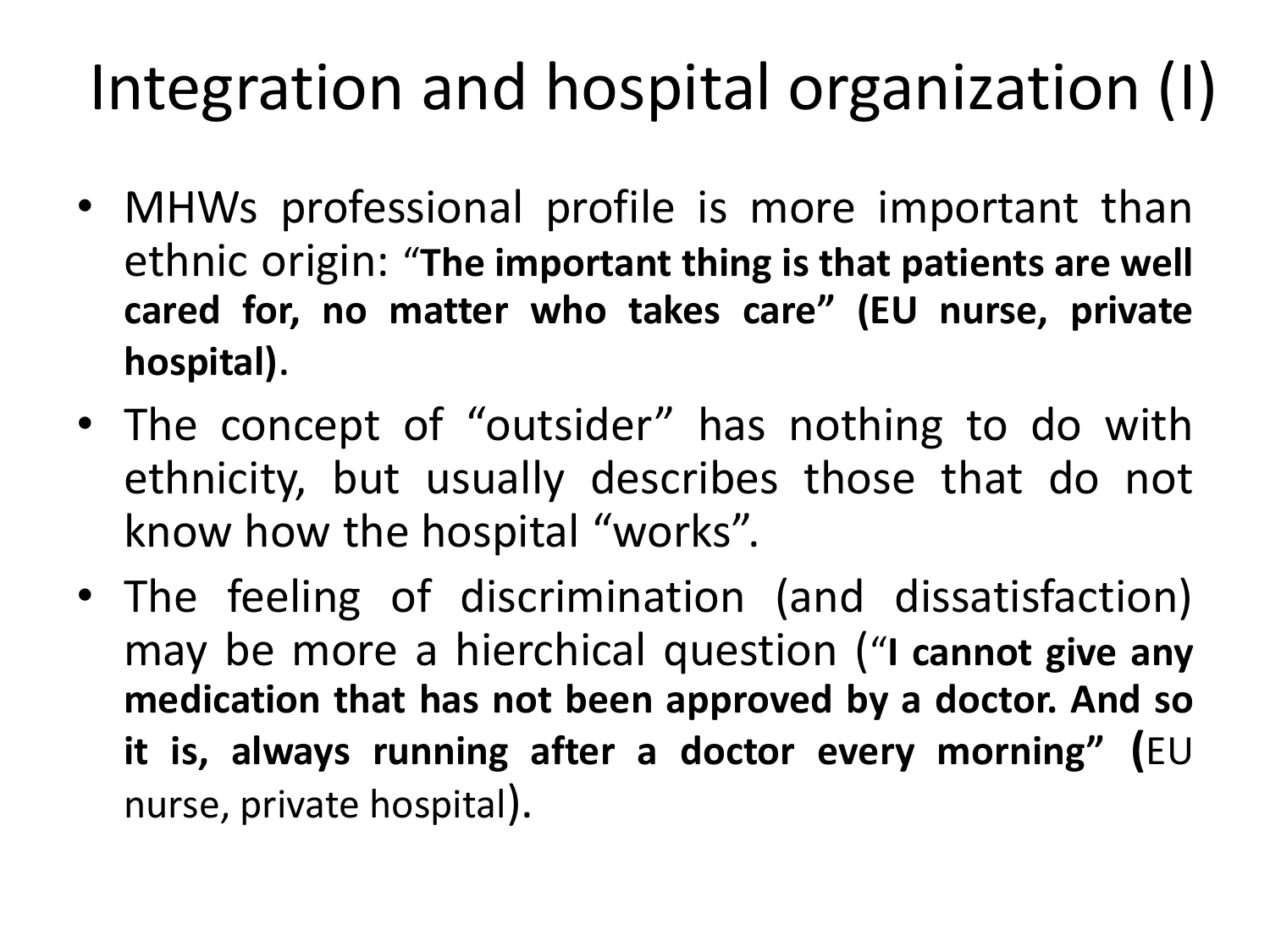#### Integration and hospital organization (II)

- The intensive working rythm more than ethnicity may play a positive role in terms of socialisation: **"I have spent almost all my social life with people of the hospital"** (foreign resident doctor, public hospital).
- But it might also cause conflicts, even though most try to avoid them to ensure good teamwork **"I think it is better to get along well with everybody"** (native nurse, private hospital)**.**
- Relevance of the "informal level" (exchange of favours)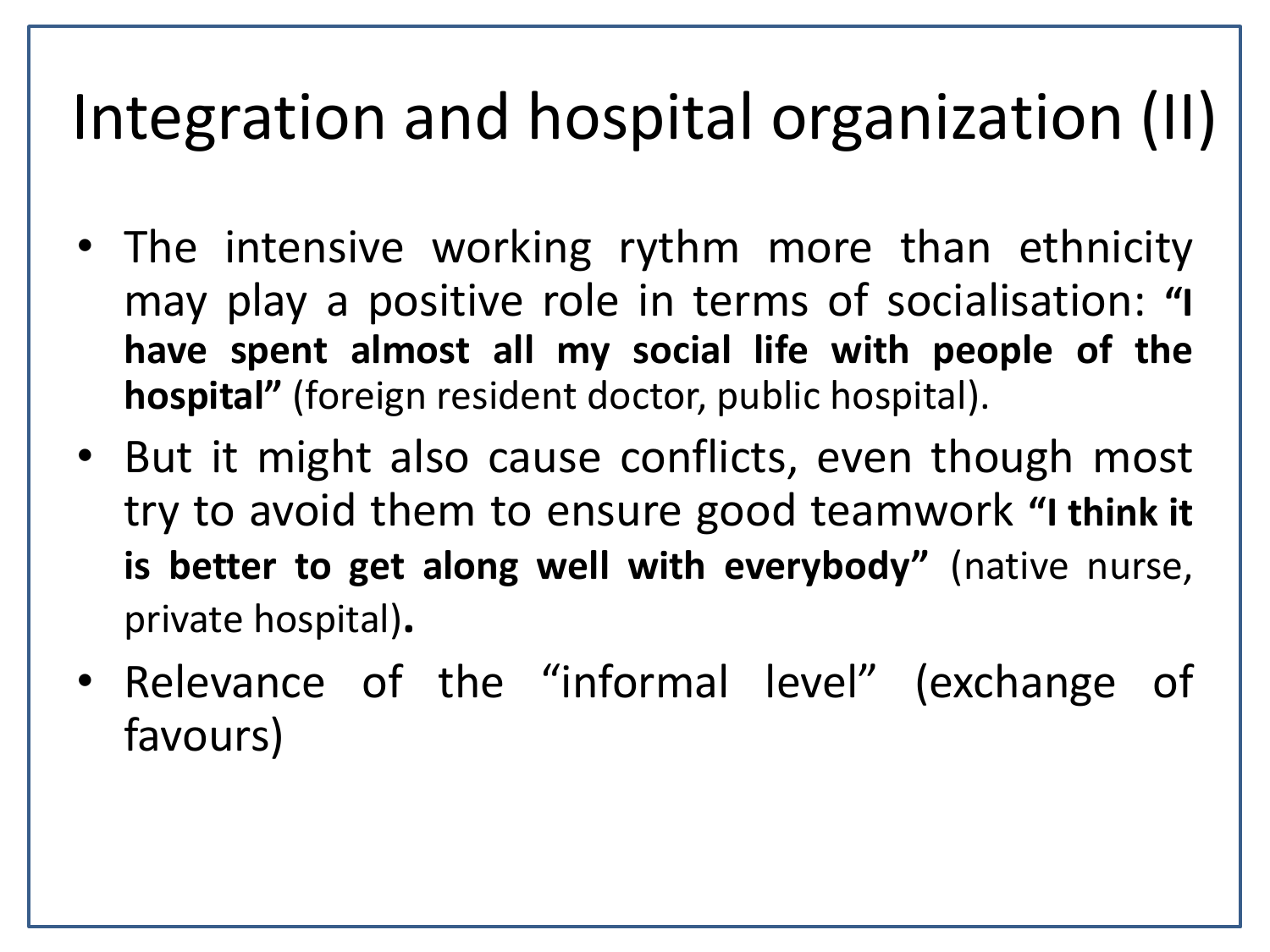# Need of diversity management?

- Most of the interviewed MHWs consider that they provide an added value to the hospital in terms of practical experience, critical views etc…
- However, most of the interviewees do not see any need of diversity management "**I do not think that they are necessary. I think that everybody can integrate if he/she is willing to do so"**.
- Natives consider that the absence of need of specific measures is directly related to the openess of the Spanish society **"Spain is diverse. (…) I do not think that somebody has to come to teach us how to live together"**.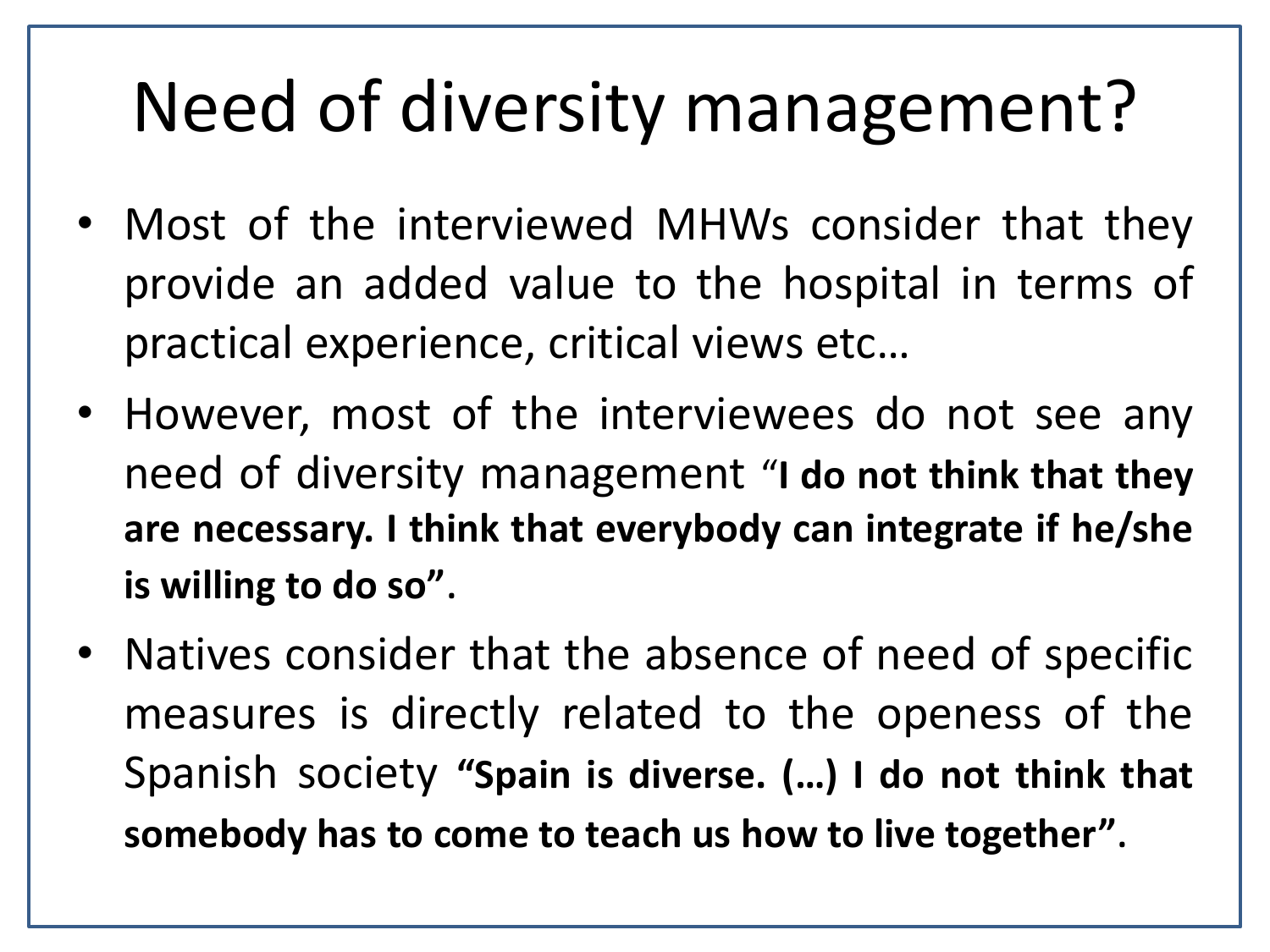# Policy Recommendations

- i) Friendlier ministry's homepage and visibility of MHWs in information material.
- ii) Establishment of "stabilisation" channels to retain staff.
- iii) Enhancement of intercultural mediation in some medical specialties.
- iv) Bridge trainings for nurse assistants.
- v) Ministry should collect statistical information on MHWs in Spain to assess their will to return to home countries.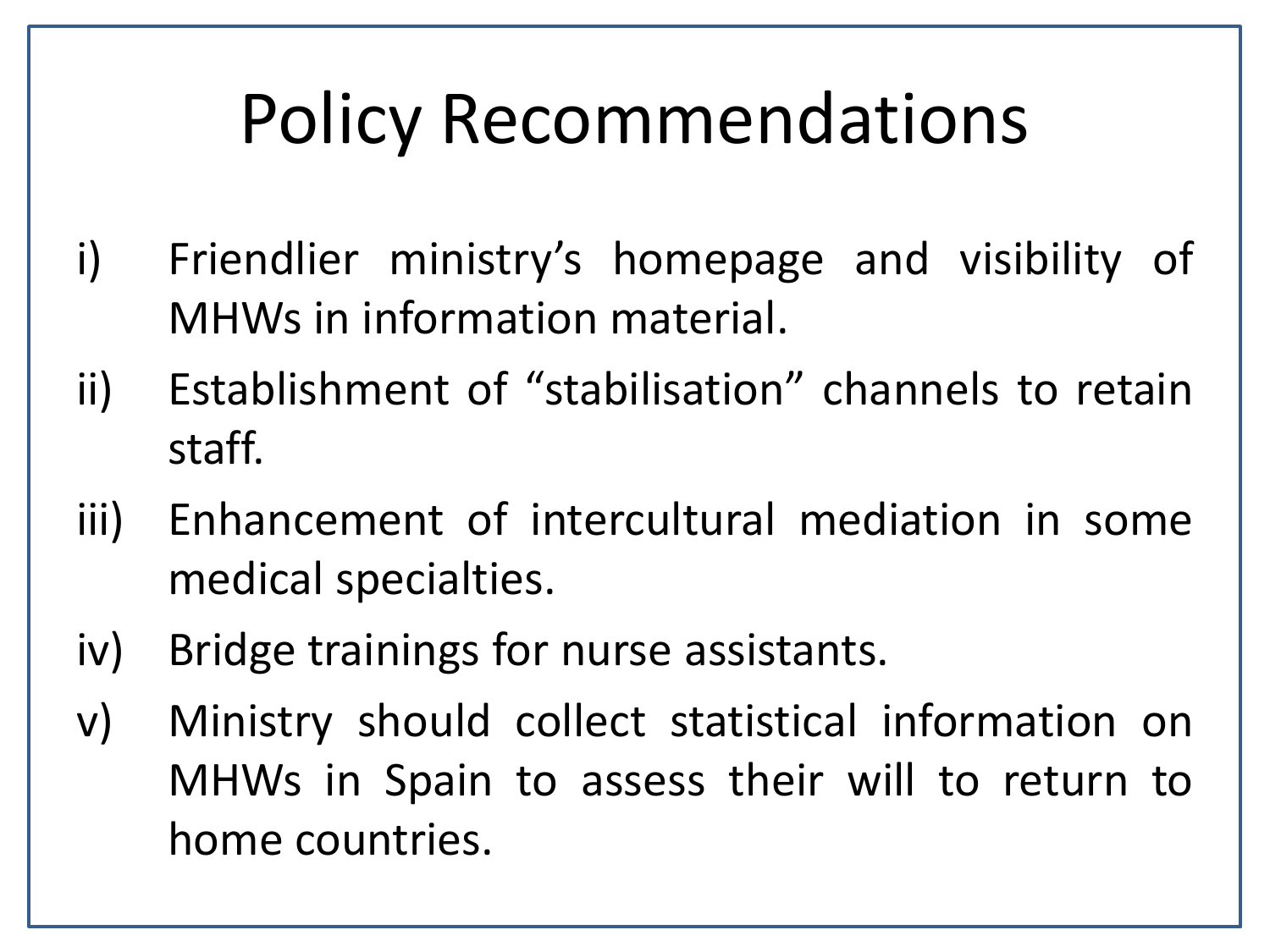# Policy Recommendations

- i) Alternative internal communication channels to prevent and manage conflicts in hospitals.
- ii) Continuos presence of foreign doctors in emergency rooms.
- iii) Reduction of adaptation periods through reception commitees in each hospital.
- iv) Anti-discrimination protocols.